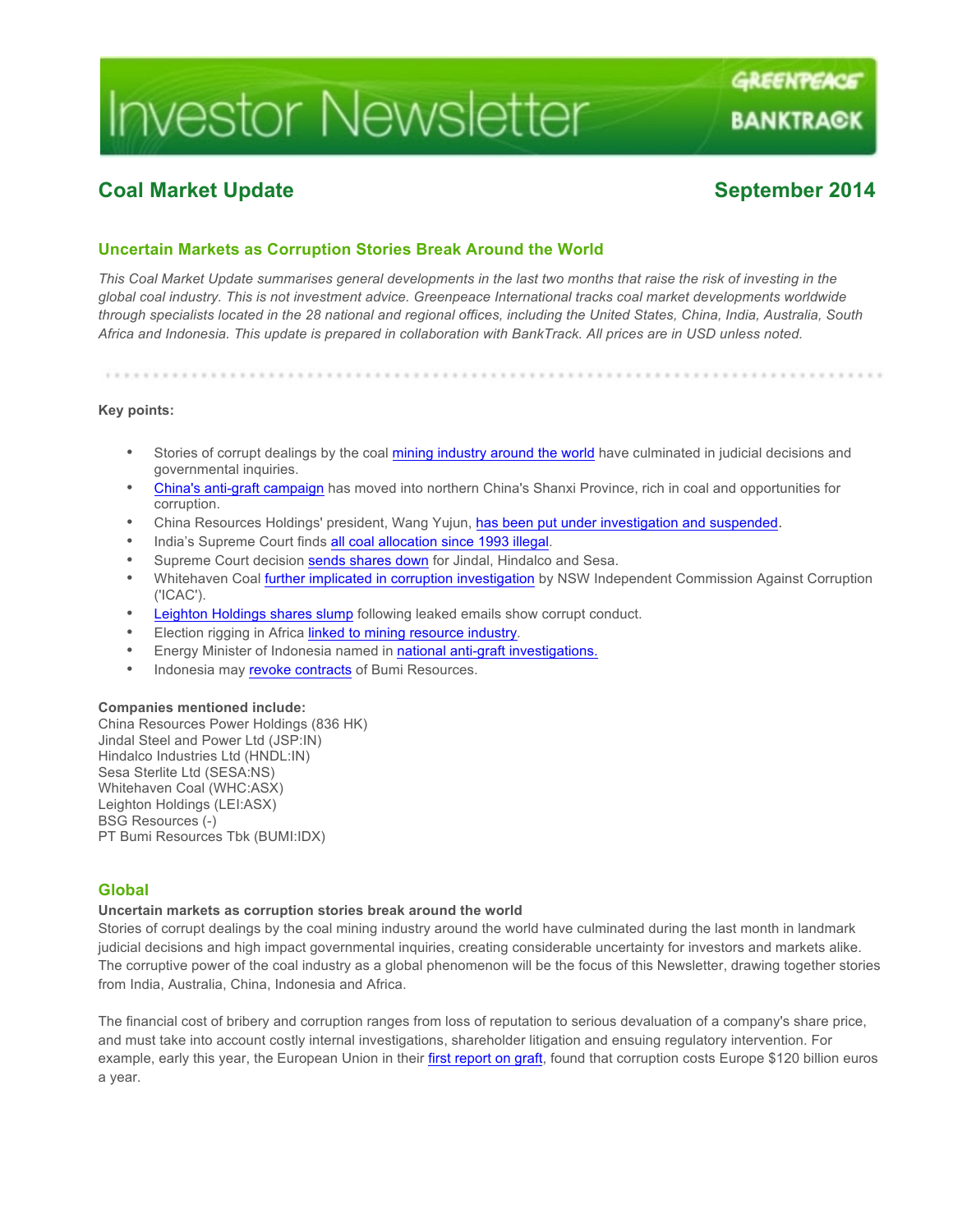#### **China**

#### **Anti-graft campaign expands to coal**

China's anti-graft campaign has moved into northern China's Shanxi Province, rich in coal and opportunities for corruption. Over thirty former or current members of the Shanxi party's Standing Committee have been investigated on suspicion of corruption or other abuses of power, where the inquiry has noted 'it has coal; coal brought money; that brought corruption'.

#### **China Resources Power Holdings embroiled in suspicious deals**

Chinese state-owned conglomerate's president, Wang Yujun, has been put under investigation and suspended. Chinese Resources Holdings in Zhongshe mine and two others in the Shanxi Province in northern China has been at the centre of unusually public accusations of mismanagement and corruption since last year, where critics have claimed that a \$1.6 billion purchase of three coal mines was vastly overpriced and illegally diverted.

#### **India**

#### **Indian Supreme Court finds all coal allocation since 1993 illegal**

The apex court of India has declared all governmental allocation of coal blocks since 1993 to steel, cement and power companies that has been at the centre of the 'Coalgate' scandal, illegal. The Auditor report previously noted that the underpriced sales had cost the exchequer as much as \$33 billion. In a landmark Supreme Court decision, the court criticised the lack of transparency and procedural fairness in the way in which allocation was conducted. The Court has reserved its verdict on the fate of 218 coal blocks indefinitely, causing considerable uncertainty in the market.

#### **Supreme Court decision sends shares down**

The Supreme Court decision on illegal coal allocations sent the shares of Jindal Steel and Power Ltd, Hindalco Industries and Sesa Sterlite Ltd down by more than 10 percent. Additionally, companies risk losing coal permits for projects worth a combined \$7.1 billion if the court accepts a government proposal to annul licenses for mines that haven't started production.

#### **Australia**

#### **Founder of Whitehaven linked to further corruption charges**

Investigation by the NSW Independent Corruption against Corruption ('ICAC') have reviewed further questionable dealings between the founder of Whitehaven Coal and the state government. The Election Funding Authority shows a trail of political donations through building companies to the NSW minister that blur the line between illegal and improper.

#### **Leighton Holdings shares slump following ongoing allegations of bribery and corruption**

The rail operator of Whitehaven Coal's Maules Creek project saw its shares slump following revelations of leaked emails relating to ongoing allegations of bribery and corruption within the business. A series of leaked emails detail a 'disgusting history of incompetence and misbehaviour' as well as 'rewards, special bonuses, travel rorts' as a part of its overseas operations. Separately, the Australian Federal Police are finalising a brief of evidence for prosecutors regarding alleged bribery in Leighton's offshore units.